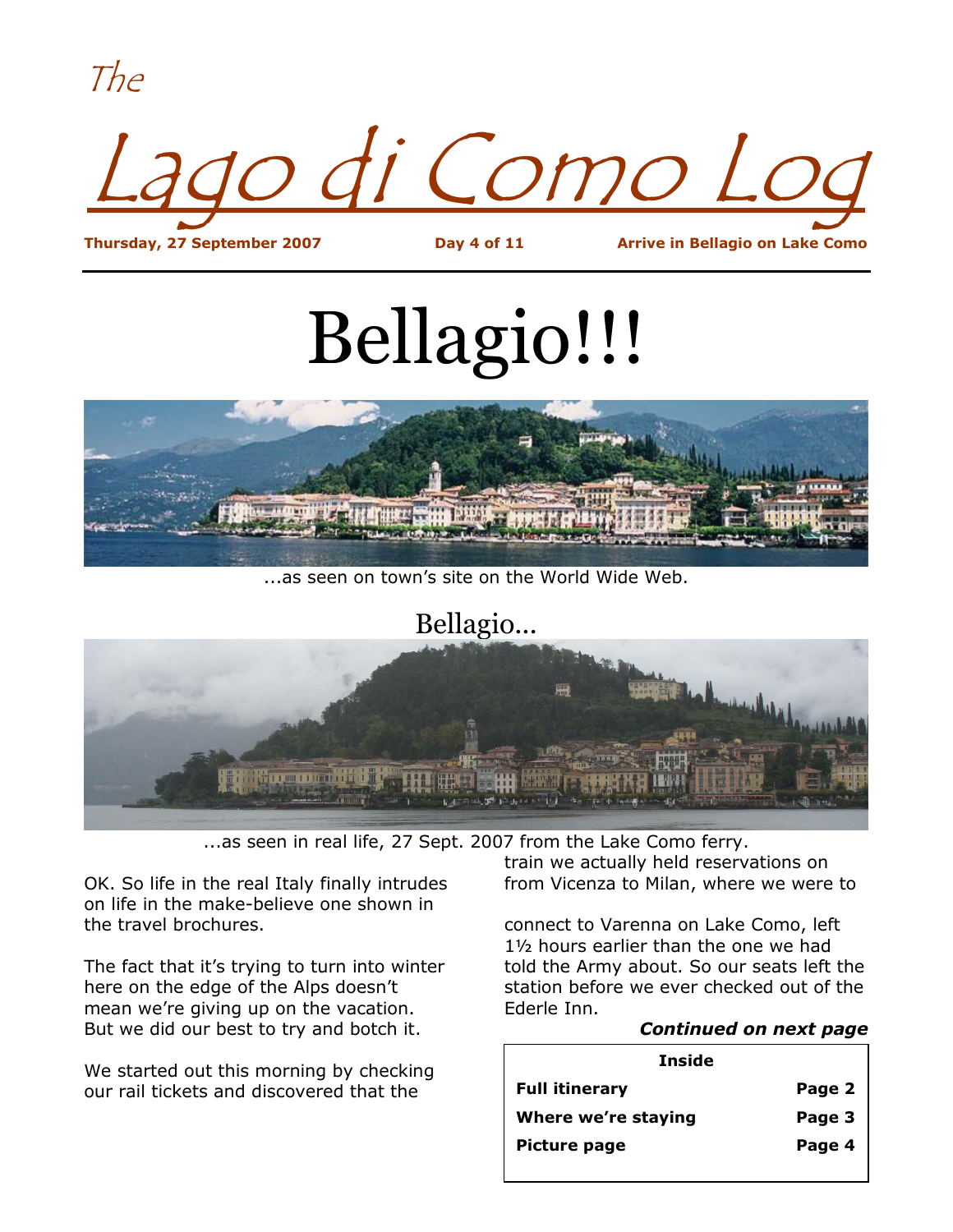## Here's our full itinerary

| <b>Sunday</b> | <b>Monday</b>                             | <b>Tuesday</b>            | <b>Wednesday</b>                                                                   | <b>Thursday</b>                | Friday          | <b>Saturday</b>            |
|---------------|-------------------------------------------|---------------------------|------------------------------------------------------------------------------------|--------------------------------|-----------------|----------------------------|
| Sept 23       | 24<br>Fly to Italy                        | 25<br>Arrive in<br>Venice | 26<br>Vicenza<br>Dedication of<br>Margaret<br>Williamson<br><b>Memorial Garden</b> | 27<br>Vicenza to<br>Lake Como  | 28<br>Lake Como | 29<br>Lake Como to<br>Rome |
| 30<br>Rome    | Oct 1<br>Rome to<br>Florence &<br>Tuscany | 2<br>Tuscany              | 3<br>Tuscany to Milan                                                              | Fly to United<br><b>States</b> |                 | 6                          |

### How not to catch a train

#### *Continued from Page 1*

We made our apologies to the ticket agent at the Vicenza station, and she managed to get us seats on the train we originally thought we were booked on. The information board showed the *Cisalpino Canaletto* from Venice to Milan was running five minutes late.

Out on platform three, the diagram showed our car third behind the locomotive, and we went to that end of the platform. At the scheduled time of our train, another train pulled up headed in the wrong direction. The signs on the cars listed Venezia (Venice) as the destination, but that was the origination of our train.

Except that if we were somehow wrong – nearly unimaginable – we might be in the running for the most times missing the same train in the same day (Italian division). So as the conductor was about to reboard, we asked him where our train was going.

"Milano."

Glad we asked.

We dragged ourselves, our bags and the kitchen sink aboard just in time but three cars behind where we were reserved. It took three trips through the restaurant/bar car to get all our junk to the proper cabin, but we made it.

As we rolled along the southern edge of the Alps toward Milan, the gray morning sky *Continued on next page*



Today we traveled to Bellagio on Lake Como, just above Milan and 12 miles from Switzerland

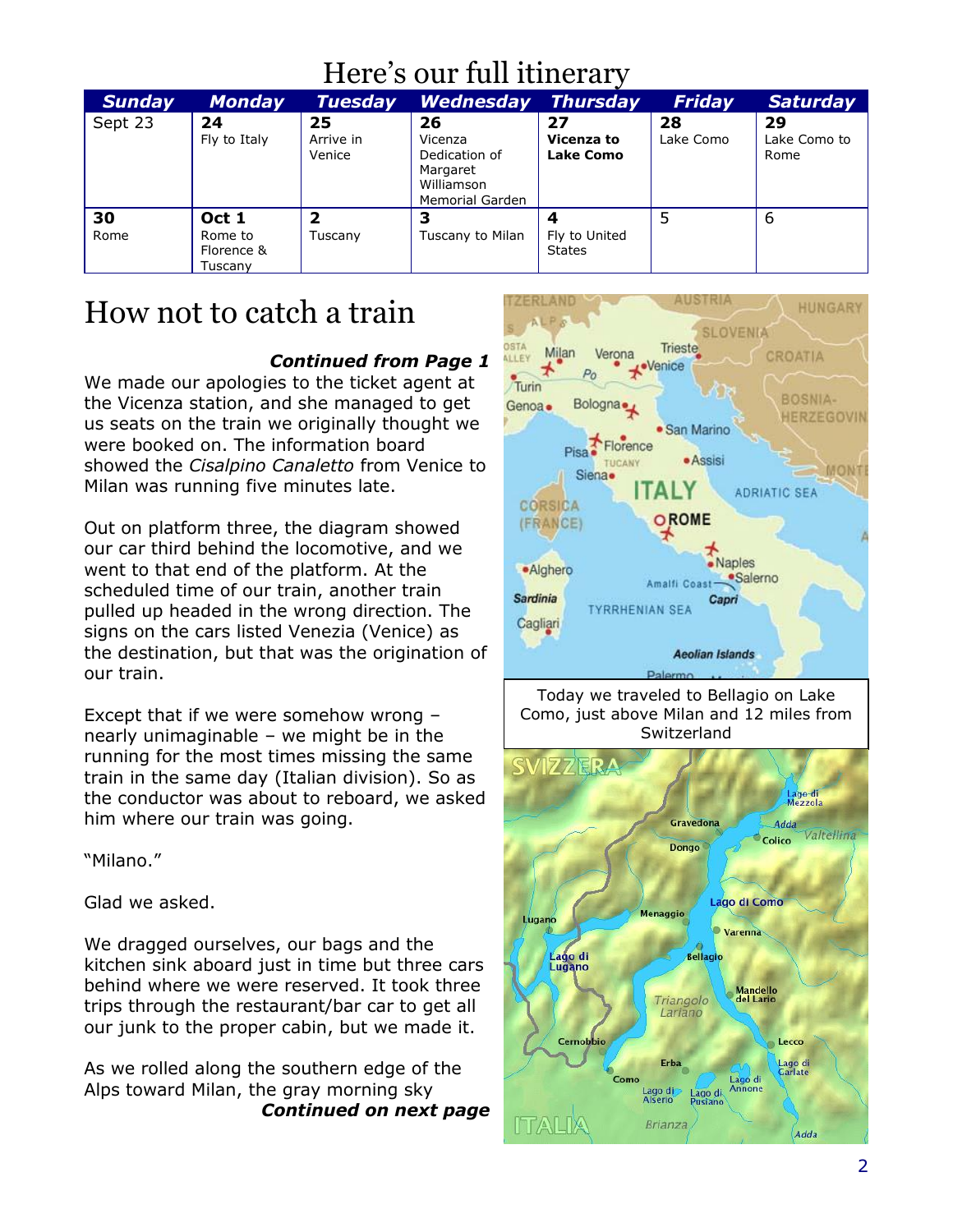## Would it be OK to call?

| When it's this time in California<br>/ it's this time in Italy | When it's this time in N.C.<br>/ it's this time in Italy |
|----------------------------------------------------------------|----------------------------------------------------------|
| $9$ a.m. / 6 p.m.                                              | 9 a.m. $/$ 3 p.m.                                        |
| Noon $/ 9$ p.m.                                                | Noon $/ 6$ p.m.                                          |
| 3 p.m. / Midnight                                              | 3 p.m. / 9 p.m.                                          |
| 6 p.m. $/$ 3 a.m.                                              | 6 p.m. / Midnight                                        |
| 9 p.m. $/ 6$ a.m.                                              | 9 p.m. / 3 a.m.                                          |

## Making our way across northern Italy by *ferrovia* (rail)

 $\_$  , and the set of the set of the set of the set of the set of the set of the set of the set of the set of the set of the set of the set of the set of the set of the set of the set of the set of the set of the set of th



Safe at last on the train

#### *Continued from Page 2*

first lowered, and then began to drop some serious rain. Our connecting train dropped us in the lakeside town of Varenna in a downpour, and the mountains were in the fog.

The people accompanying us on our train-ferry connection to Bellagio included Irish, U.S. and Indian (Dubai residents) nationals. Nan's seatmate from Kenya left the train one stop before we did.

We're hoping to finally cure our jet lag with a couple of unscheduled days here in the wet (and snowy) mountains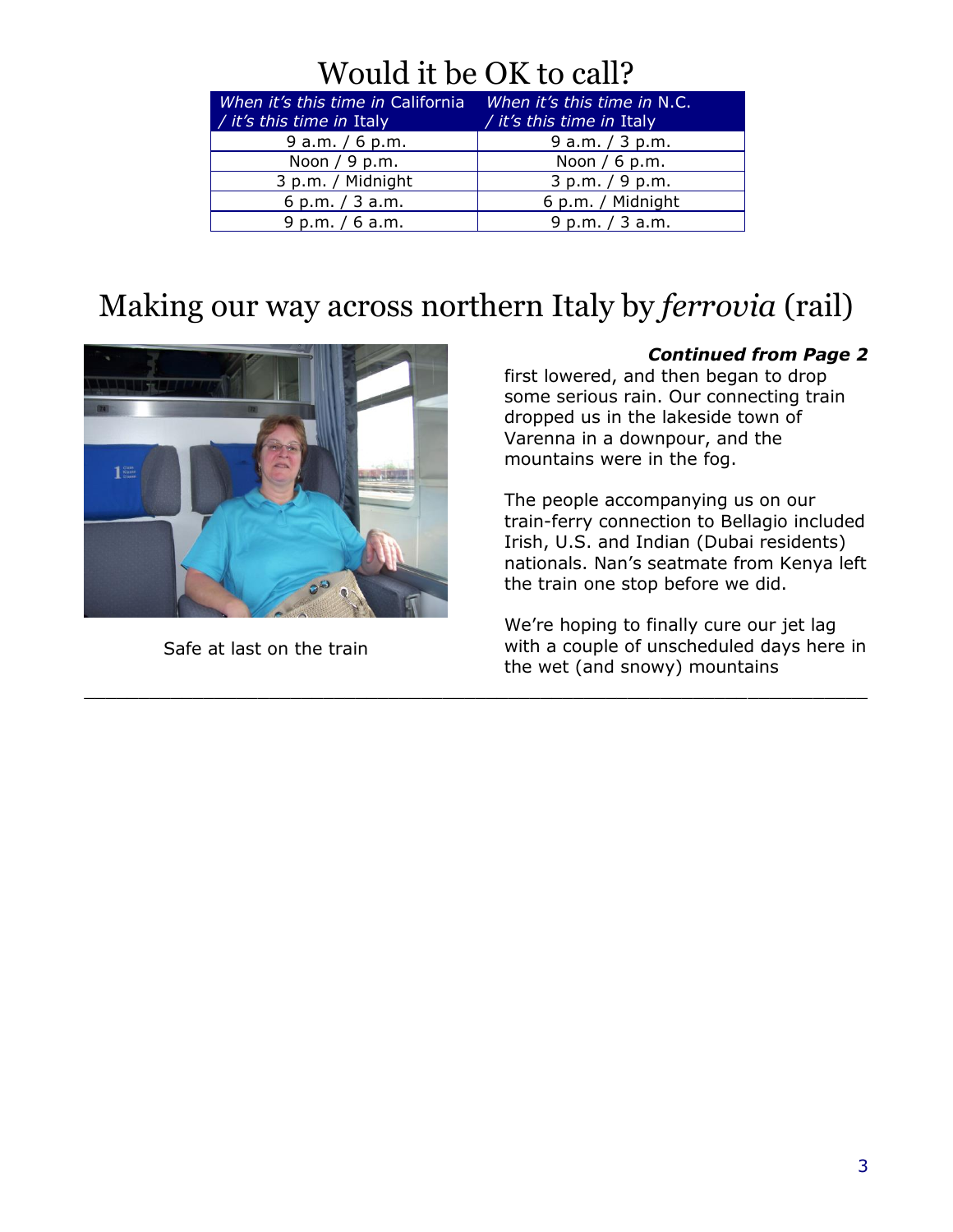

## Where we're staying

Hotel Bellagio, run by the Leoni family, which also owns the Hotel du Lac, is a two-star place with 29 rooms two blocks off the harbor front. Completely renovated in 2005, it's a good bet for modern comfort in the old city center.

#### *– Rick Steves' Italy 2007*